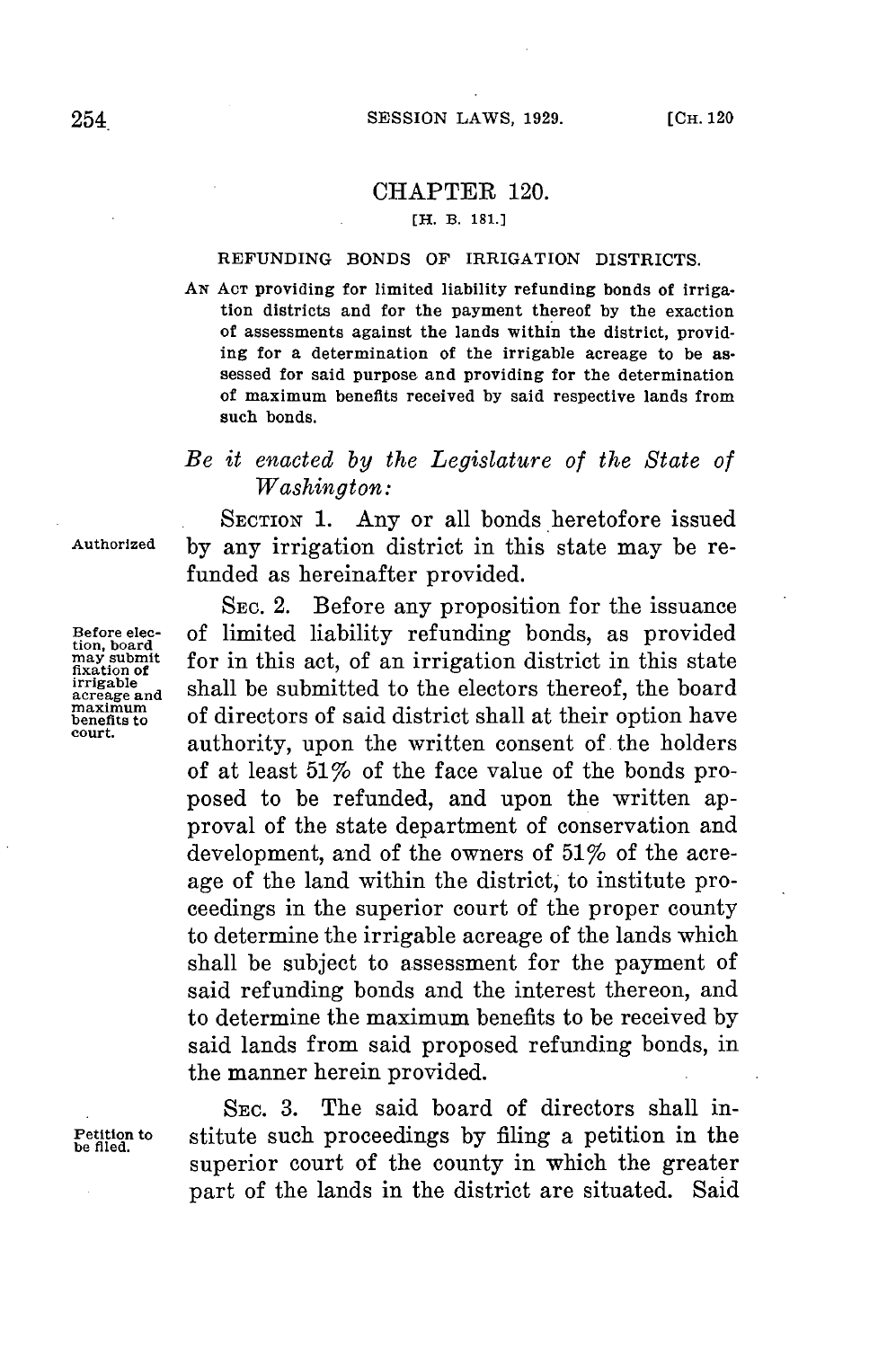petition shall give the name of the district, shall set **Contents.** out the nature of its water rights and the general character of its irrigation works and distribution system, shall state the amount, maturity schedule of minimum annual installments of principal and maximum interest rate of the proposed refunding bonds, shall state the approximate irrigable acreage in the district and the probable approximate aggregate annual income therefrom during the life of the proposed refunding bonds, shall recite that the required consent of the holders of the bonds to be refunded has been obtained and shall state such other matter, if any, the said board of directors may deem pertinent to the proceedings, shall pray for the determination of the irrigable acreage and of the maximum benefits aforesaid and shall be signed and verified **by** the president of the said board of directors.

**SEC.** 4. There shall accompany said petition as **Schedule of maximum**<br>an exhibit thereto a schedule of maximum benefits benefits to benefit thereto a schedule of maximum benefits benefits and of irrigable acreage for all the respective lands **to petition.** in the district. Such schedule shall contain in appropriate columns the name of the person to whom **Contents.** such tract of real property was assessed and the description of said property according to the district assessment roll last equalized, in a third column with appropriate heading shall be specified after each said description of land the maximum benefit to be received from the proposed refunding bond issue and in another appropriately specified column shall be stated after each tract the irrigable acreage thereof which will be assessed for payment of the proposed refunding bonds. Said schedule shall be signed **by** the secretary of the district.

**SEc. 5.** Upon the filing of said petition with the **Time and place for** schedule of irrigable acreage and maximum benefits, court the court shall fix a time and place for hearing the same and shall order the secretary of the district to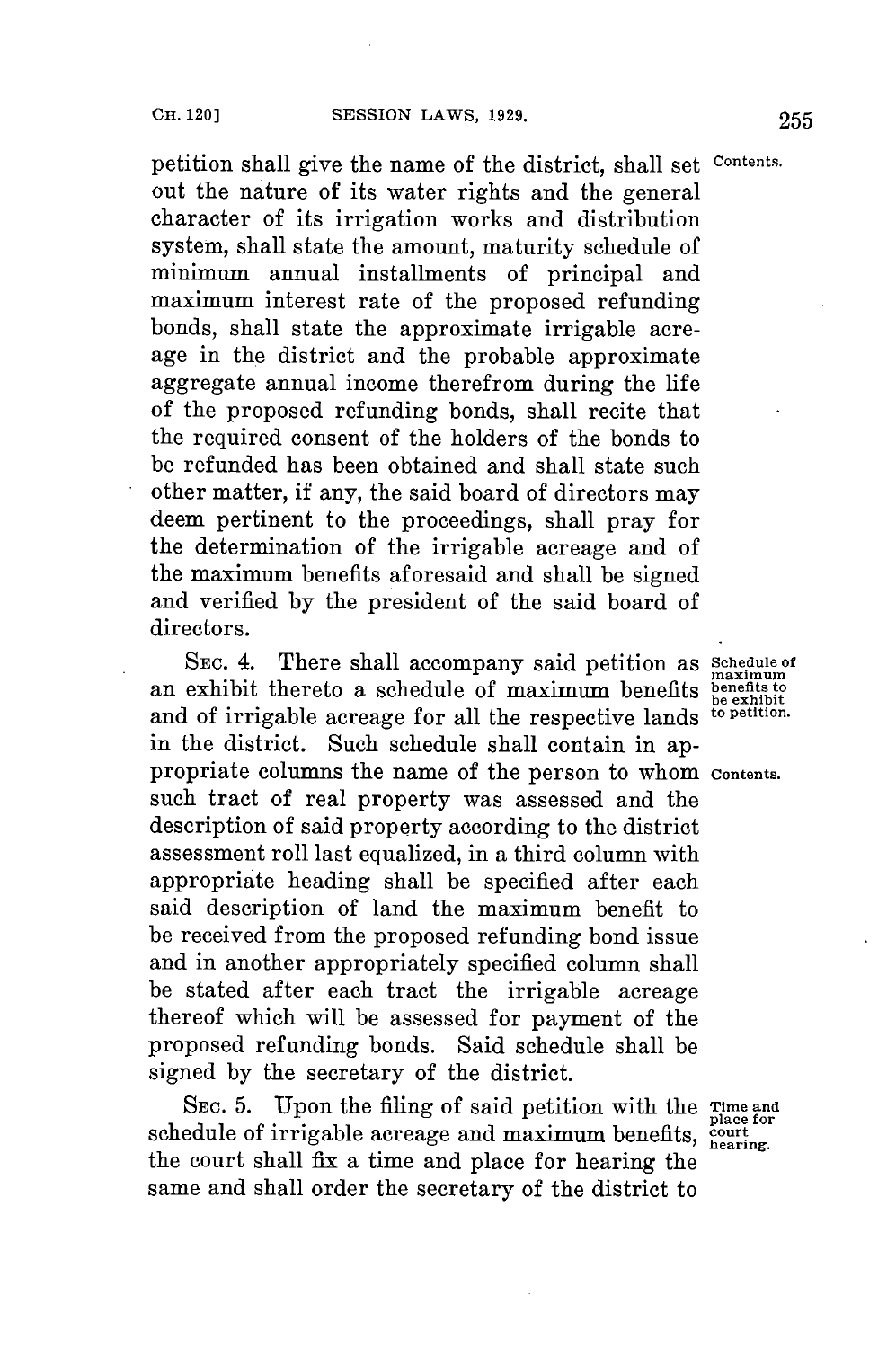give and publish a notice of said hearing. Said hearing may be held at the place fixed in the order and may be adjourned to a place certain in any county in which any lands within the district are situated, and may be continued from time to time and adjourned from county to county for the convenience of land-owners and other interested persons.

**SEC. 6.** The notice of said hearing shall be given Notice and published in the same manner, except as herein otherwise provided, and for the same length of time that a notice of a special election to determine whether the bonds of the district shall be issued is required to be given and published.

**SEC. 7.** Said notice shall state that the district Contents of (naming it) proposes to issue and dispose of a refunding bond issue specifying the amount; that proceedings have been instituted in the superior court of the State of Washington in and for the specified county to determine the maximum benefits to be received **by** the lands within the operation of said district from the issuance and disposal of said proposed bond issue, and further to determine the irrigable acreage which will be assessed for the payment of said bonds, shall state that a schedule of the lands involved together with a statement of the amount of maximum benefits received **by** the amount of irrigable acreage in each respectively, is on file in said proceedings and may be inspected **by** any interested person, shall state the time and place fixed for the hearing of the petition and shall state that any person interested in such proceedings may on or before the day fixed for said hearing file his written objections thereto with the clerk of said court, or he will be forever bound **by** such orders as the court shall make in such proceedings.

SEC. **8.** At the time and place stated in the notice Hearing to of said hearing, the court shall consider said peti- consider tion and shall receive such pertinent evidence as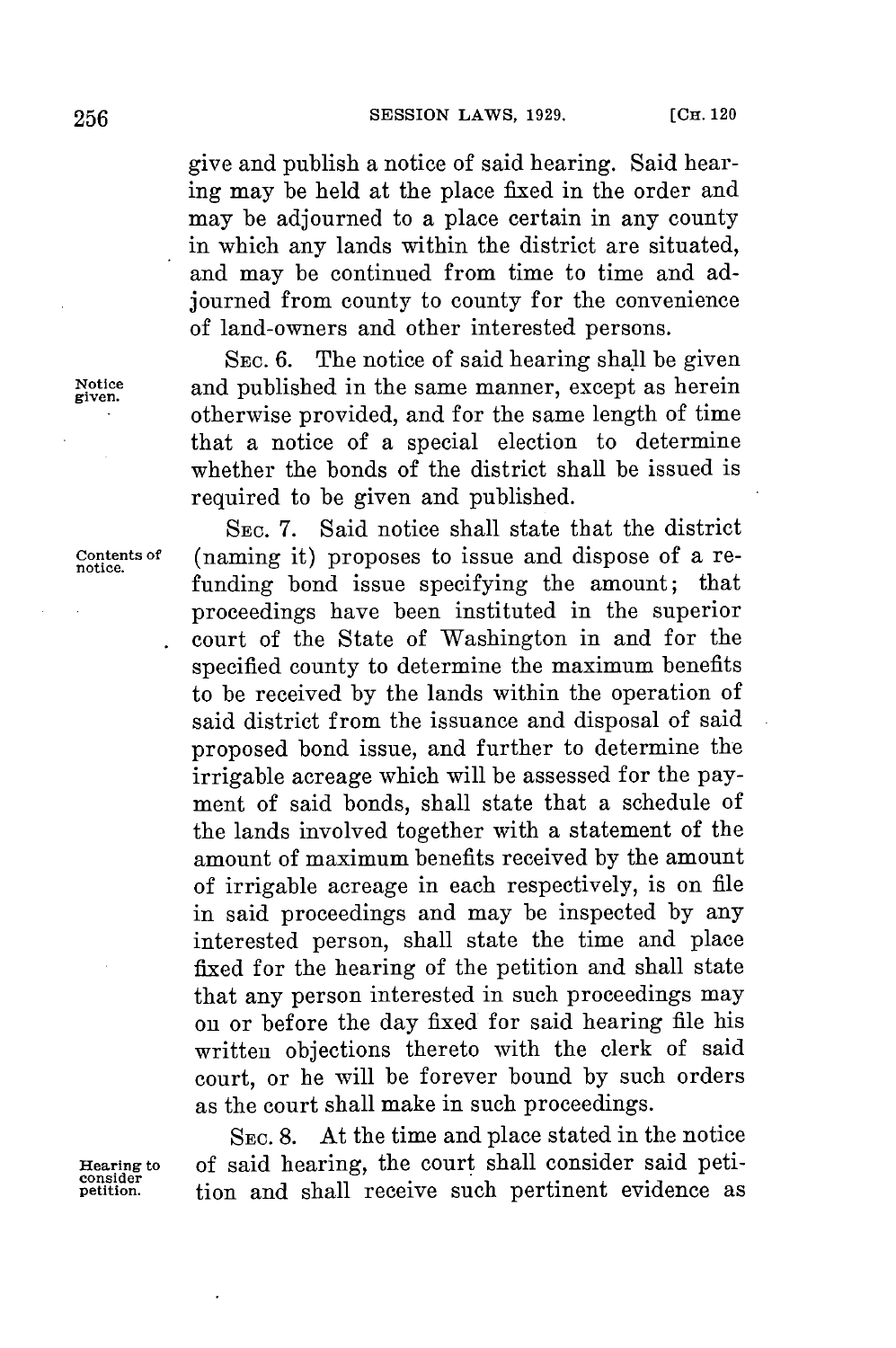may be offered in support thereof or against the **Decree to** same, shall enter a decree fully determining the **property** and same, shall enter a decree fully determining the maximum benefits received by and the irrigable acreage. acreage in, the several tracts of land involved as shown **by** the schedule and as prayed **for** in said petition. Said action shall be an equitable one *in rem* and the court shall have full authority to make and issue any and all necessary orders and to do any and all things proper or incidental to the exercise of its jurisdiction in this connection. At said hearing the matters set forth in said petition and accompanying schedule shall be presumed to be true and correct in the absence of sufficient evidence to the contrary.

**SEC. 9.** The maximum benefits accruing to the **Effect of** several tracts of land in the district from the pro- **benefits.** posed refunding bond issue shall be considered as new and independent of that accruing from the bonds to be refunded and in determining the maximum benefits as prayed for in said petition, the court shall not be limited to a consideration of the enhancement of market value of the lands involved **Elements**<br>carising immediately from the issuance and dispersed consider. arising immediately from the issuance and disposal **consider.** of the proposed refunding bonds but shall have authority to consider such benefits as shall accrue to said lands from the plan of financing provided **by** the proposed bonds and from the continued operation of the irrigation system under the administration of the district during the life of said refunding bonds and any other benefits that may accrue. If Proceedings the court finds that the aggregate amount of said indes next maximum benefits shall not equal at least 150% of  $\frac{\text{mump}_{\text{beam}}}{\text{log}\text{at}$ the court finds that the aggregate amount of said maximum benefits shall not equal at least  $150\%$  of **is at least**<br>the amount of the proposed refunding bonds with  $\frac{150\%}{\text{amount of}}$ the amount of the proposed refunding bonds with  $_{\text{anount}}^{\text{150% of}}$ **proposed** the maximum rate of interest provided **by** law, it **bonds.** shall enter a decree dismissing the proceedings and the district shall have no authority to issue the proposed refunding bonds until a satisfactory decree has been obtained under the provisions of this act.

**maximum**

**-9**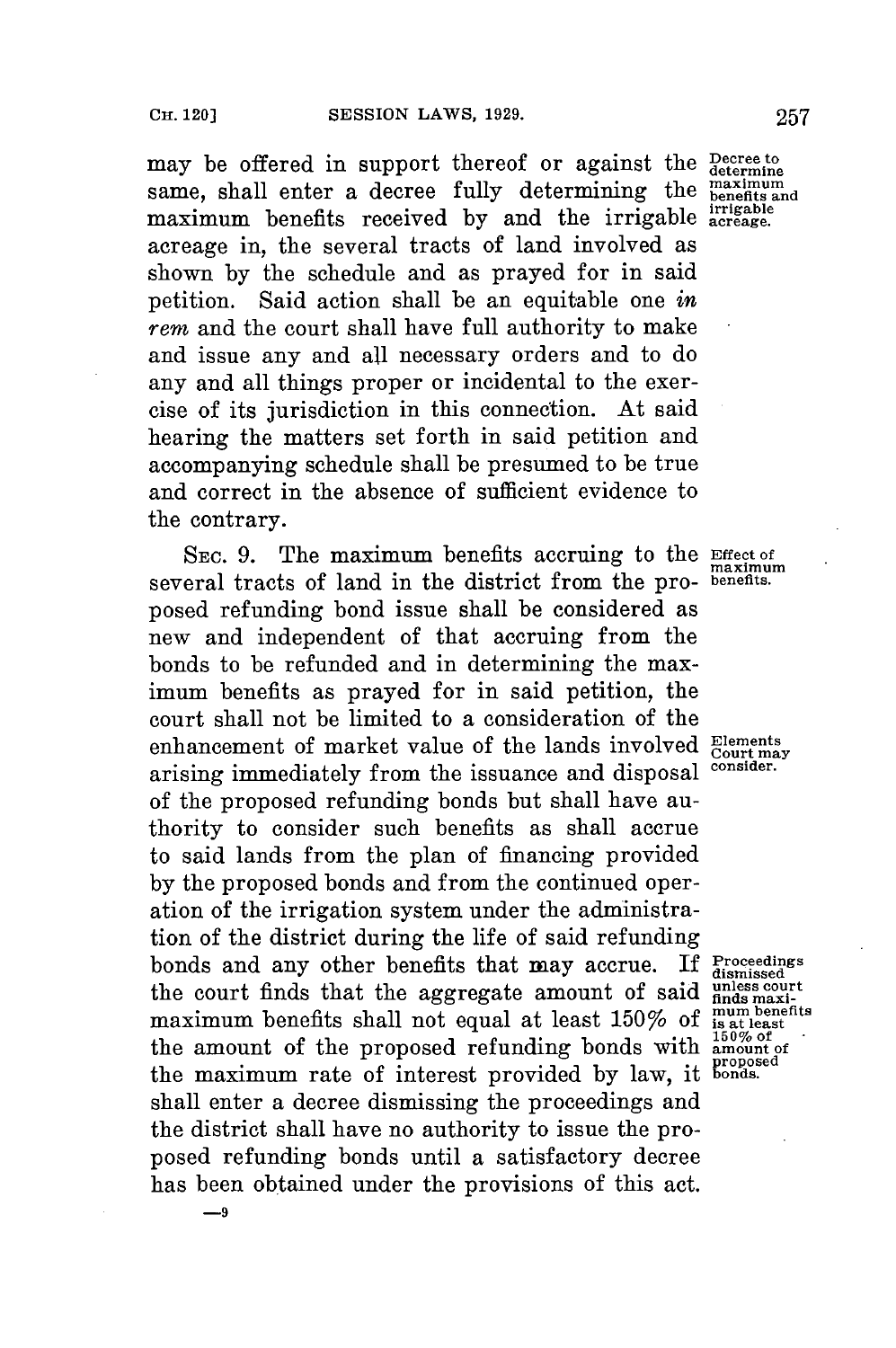**considered**<br>in determin-

**supreme**

Plan may<br>be modified *Provided*, That nothing herein contained shall be<br>construed to prevent the district from continuing **to meet court's** construed to prevent the district from continuing **objection,** the hearing for the purpose of modifying the proposed refunding bond plan or for the purpose of otherwise meeting the objection of the court, nor shall the dismissal of the proceeding be in anywise prejudicial to the institution of a subsequent action for the same purpose; *And provided further,* That Decree based nothing herein contained shall be construed to pre-<br>tion of bond-<br>tion of bond-<br> $\frac{1}{2}$  rent the court; from entering a decree upon stipulation of bond-<br>holders. **vent** the court from entering a decree upon stipulation of the holders of the bonds to **be** refunded to waive their right to part of the indebtedness represented **by** the bonds to be refunded, so that the proposed refunding bond issue come within the statutory requirements as to maximum benefits, or to accept refunding bonds based on a lesser aggregate maximum benefit than that required **by** the statute.

**SEC. 10.** In determining the irrigable acreage **Elements** as provided herein, the court shall consider all lands **in determin-** included in the district capable of being used for **ing irrigable** agricultural purposes, provided that no lands shall be found to **be** irrigable which are not irrigable from the plan of the irrigation works of the district; and provided that nothing herein contained shall **be** construed to prevent a reconsideration of the irrigability of lands found non-irrigable upon the modification or enlargement of the irrigation system whereby said lands at first found non-irrigable may be irrigated **by** the district system.

**SEC. 11.** Appeal may be taken to the supreme **Appeal to** court from the judgment entered in said proceedings in the same manner as in other cases in equity. Notice of appeal need be served only on the persons Notice who have appeared in said proceedings and on the served. president of the board of directors if the district is respondent, or on their respective attorneys of record in the proceedings.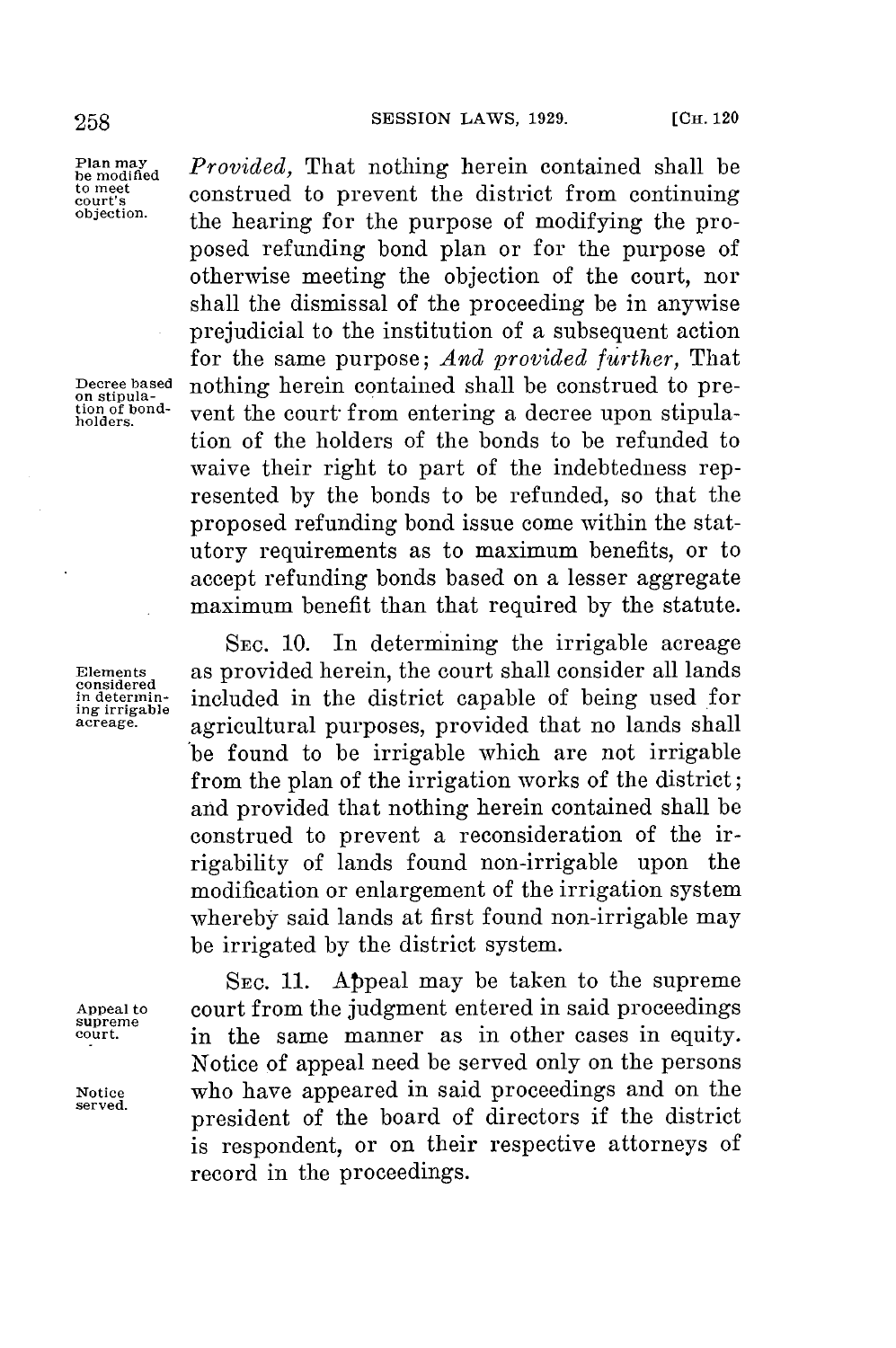SEC. 12. The judgment of the court determining Judgment ximum benefits and the irrigable acreage in such conclusive maximum benefits and the irrigable acreage in such  $_{\text{open}}^{\text{conclus}}$ proceedings, unless appealed from within the time prescribed **by** law, and upon final judgment on appeal, shall be conclusive, except as herein otherwise provided, upon and against each and every owner of said bonds issued as proposed and upon and against every tract of land in the district, upon and against those owning the same or having any interest therein, including minors, insane persons, those convicted of crime as well as those free from disability, and upon and against those who may have appeared in said proceedings.

**SEC. 13.** Said judgment shall be final and con- **Judgment** conclusive clusive upon and against all lands in the district on **against** appeal as aforesaid, except as to the particular tract or tracts involved in the appeal.

**SEC.** 14. **A** transcript of so much of the **judg- Transcript** ment in said proceedings as pertain to the lands **filed** in situated in each county other than the one in which **counties.** the proceedings were instituted shall be certified **by** the clerk of the court and mailed to the county clerk of each of said other counties respectively for record among the recorded judgments therein.

SEC. 15. Upon final determination of maximum benefits and irrigable acreage aforesaid, the board of directors of the district shall submit to the electors of the district possessing the qualifications prescribed **by** the irrigation district law the question whether refunding bonds of the district in amount and of the maturity proposed **by** said board shall **be** issued and exchanged **for** outstanding bonds as herein provided.

SEC. 16. Except as herein otherwise specifically Manner of calling,<br>covided said election shall be called noticed con-conducting provided said election shall be called, noticed, con- **conducting**<br>ducted and the results thereof determined in the election. ducted and the results thereof determined in the same manner and **by** the same officials as that provided **by** law for the calling, noticing, conducting

**lands.**

**other**

**be submitted**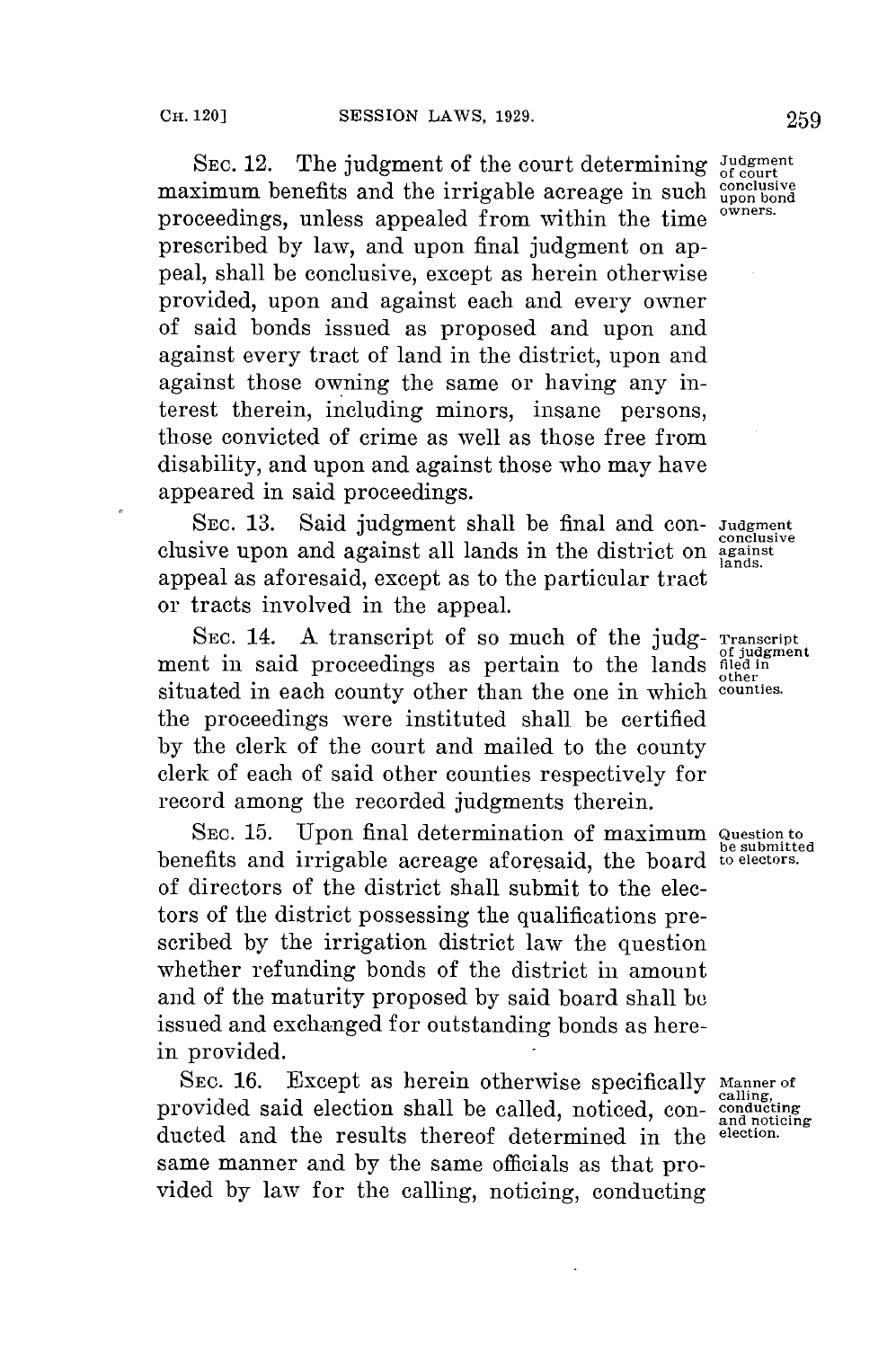and canvassing of original bond elections in irrigated districts.

**SEC. 17.** The notice of said election shall specify **of** the time and place of the election, the amount of the proposed refunding bonds, the maturity, the schedule of the minimum annual payments of the principal thereof and the maximum annual rate of interest said bonds shall bear, as approved **by** the court in the decree determining maximum benefits and irrigable acreage.

**SEC. 18.** If a majority of the votes cast at said If majority election are in favor of the proposed refunding is-<br>
favor. Sue the board of directors shall thereupon have au**favor, and Supering the superior shall thereupon have au-**<br> **bonds** may the the board of directors shall thereupon have au-<br> **be** issued. **ben s may** thority to cause refunding bonds of the district in the amount and on the basis of the plan of payment and rate of interest proposed, to be issued and exchanged as herein provided.

**SEc. 19.** Refunding bonds provided for under **Exchange** this act may be exchanged **for** any or all of the bonds **of bonds.** to be refunded on such basis as may be agreed upon between the board of directors of the district and the bondholders; *Provided,* That said refunding bonds shall not be issued in a greater sum than the total aggregate face value of the bonds to be refunded.

**SEC.** 20. Said refunding bonds shall be issued in Denomina-<br>tion of **the same denominations** as the board shall determine **bonds**. **bonds.** but in the same denominations so far as practicable as the bonds to be refunded and shall mature at the Maturity date specified in the notice of election but not in any event later than thirty years from the date thereof **Annual** and shall be payable in minimum annual install- **installments.** ments specified on a percentage basis and amortized to provide for full payment of the bonds with interest at maturity; *Provided,* That the district shall have the right in any year to **pay** a greater amount on account of the principal of said bonds than the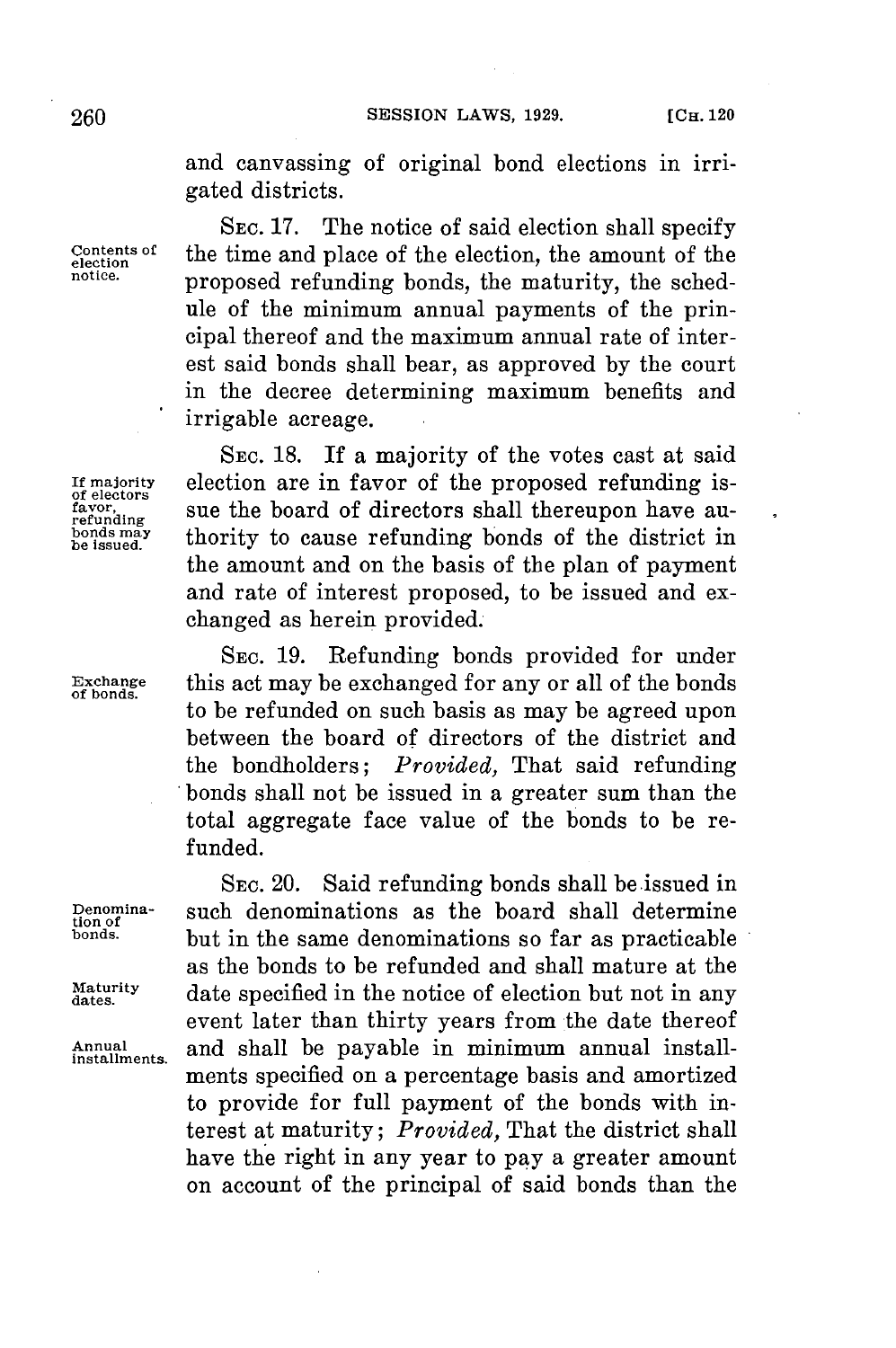minimum annual installment set out in the schedule of annual payments and to receive credit therefor.

**SEC.** 21. **All** unpaid installments on account of **Interst** the principal of said refunding bonds shall bear interest from the date of the bonds at a rate not exceeding 6% per annum until paid. Different installments of the principal of said bonds may bear different rates of interest not exceeding 6% per annum in any case if it is so provided in the bond plan. **Interest** payable Interest shall be payable semi-annually on the first **seni-ay** day of January and July of each year.

**SEC.** 22. Both principal and interest shall be **Payable at** made payable at the office of the county treasurer county of the county in which the office of the board of directors of the district is situated.

**SEC. 23.** Said bonds shall express upon their **Bonds to express** face that they were issued by authority of this act, authority stating its title and date of approval, that the district reserves the right to pay on account of the principal thereof annual installments at a greater rate than the minimum rate stated in the bonds, that said bonds are transferable only on the regis-  $\frac{\text{Other}}{\text{contents}}$ tration book of the county treasurer's office at which said bonds are payable; that any attempted transfer of said bonds not recorded in said registration book shall be void so far as the rights of the district are concerned and that said bonds are of equal priority, payable with interest on a pro rata basis from revenues derived from annual assessments levied against the irrigable benefited lands within the district.

**SEC.** 24. Said bonds shall provide for registra- **Registration.** tion as to both principal and interest in the county treasurer's office at which they are payable, shall be signed **by** the president of the board and secretary of the district and the seal of the district shall be impressed thereon.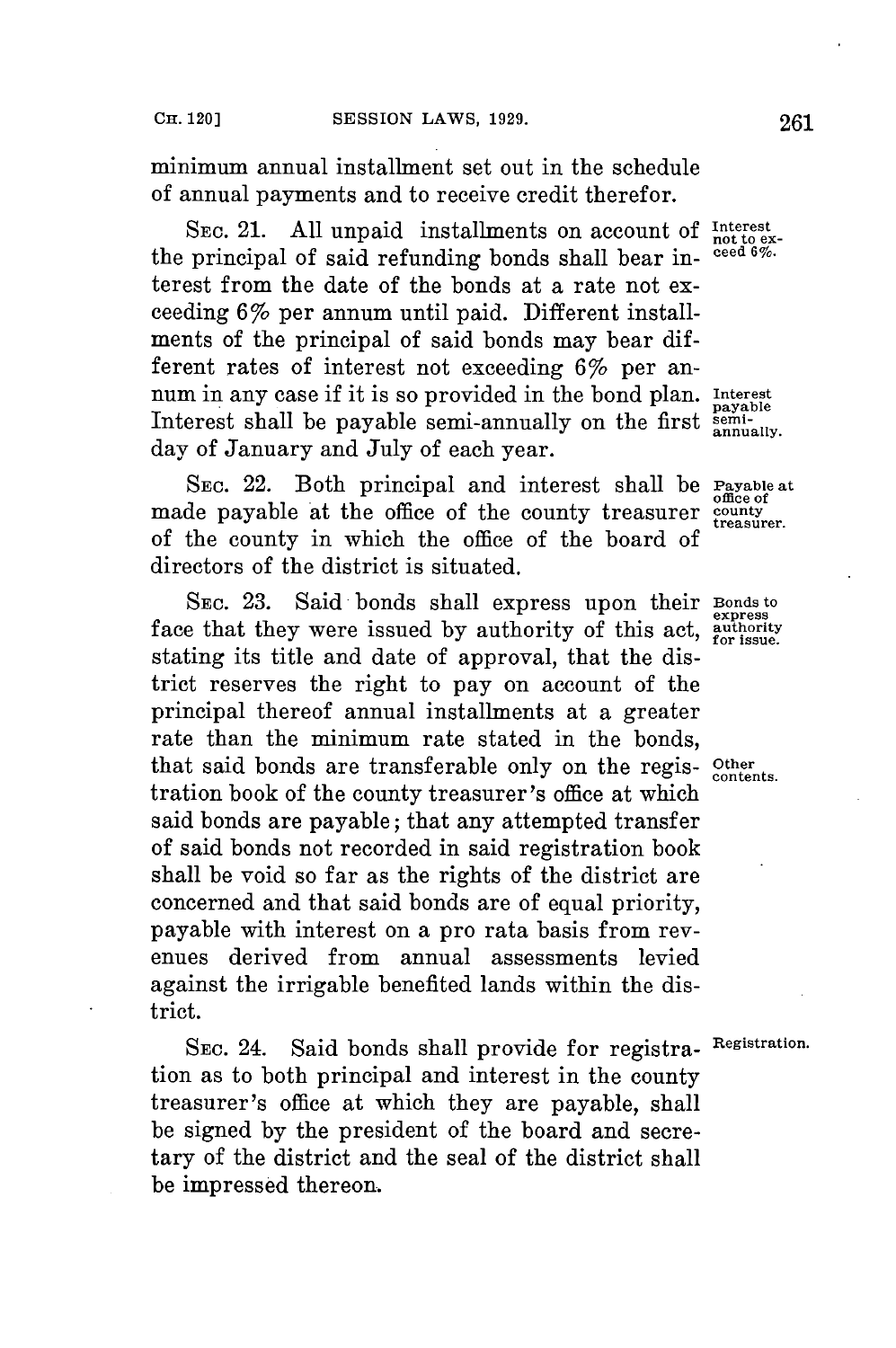**SEC. 25.** The county treasurer shall register **Register** said bonds before the issuance thereof in a book **book.** kept in his office for that purpose, shall specify in such record the denomination, maturity date, schedule of installments of principal, interest rate or rates, and the name and address of the owner of each of said bonds and shall certify on each thereof under his seal that the same has been so registered.

**SEc. 26.** Said bonds shall be transferable only **Transferable** on the registration book of the county treasurer's **only on registration** office at which the same are payable and any at- **book.** tempted transfer of said bonds not recorded in said registration book shall be void so far as the rights of the district are concerned.

SEC. **27.** No transfer of any bond shall be com-Transfer to plete unless said county treasurer shall endorse **show date, etc.** thereon the date of transfer, the name and address of the transferee and the amount of the principal of said bond remaining unpaid at the date of said transfer.

SEc. 28. Said bonds shall be of equal priority **Priority** and shall be paid on a pro rata basis, in proportion and pro<br>rata in to their respective face values, *Provided*, That for purposes of identification only said bonds may be numbered consecutively.

SEC. **29.** Payment **by** the said county treasurer **Payment to** of any installment of or interest on said bonds, or **owner** any of the same, to the recorded owner thereof as valid. shown on said registration book shall constitute a valid payment, without surrender of said bonds or any of the same, provided that final payment on account of any bond shall not be made until and unless the same is surrendered.

SEC. **30.** Any bondholder or group of bondhold-Bondholders ers shall have the right to request said county treas-<br>
may desig-<br>
nate agent urer in writing to pay the interest and installments of principal of his or their bond or bonds to such

**registered**

**to receive**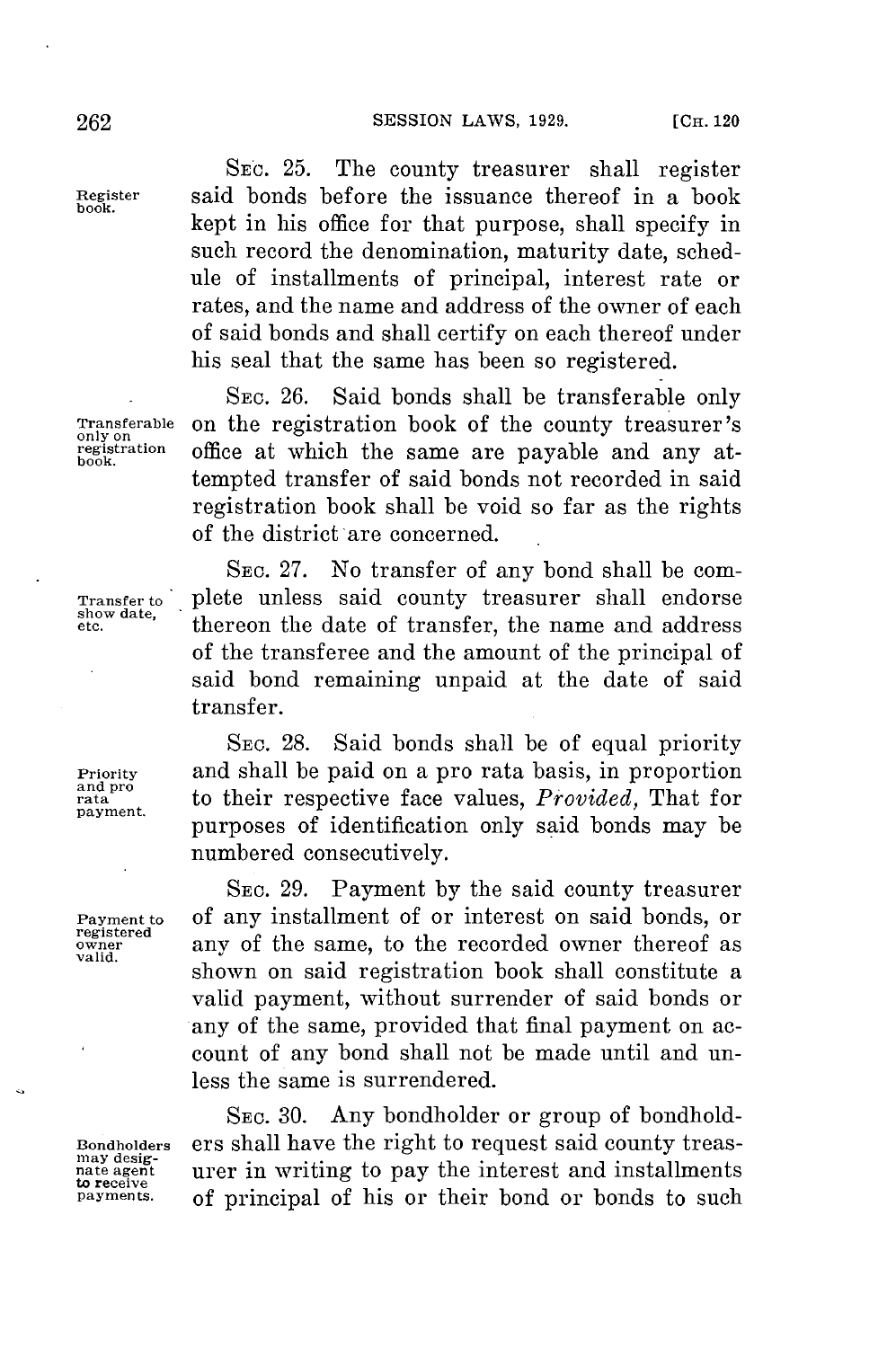agent as may be designated in said request and payment to said agent shall constitute a valid payment to the record owner or owners of said bond or bonds within the provisions of this act.

**SEC. 31.** No tract of land shall be assessed **by No assess- ment in** the district during the life of the proposed bonds **excess of**  $\text{max}_{\text{max}_{\text{sum}_{\text{sum}}}$ when issued for the purpose of paying the principal **benefits**. of or interest on said bonds in an aggregate amount in excess of the maximum benefits received **by** said tract from said bond issue as determined in the decree, and any assessment in excess thereof shall be void. In addition to its regular normal assessment for the principal or interest of said bonds, no tract of land shall be assessed in any one year to make up past or anticipated delinquencies of assess- No annual ments or both levied or to be levied against the lands in excess **of 50%** of in the district for said purposes, in excess of **50% normal assessment.** of its regular normal assessment for said bonds.

**SEC. 32.** The treasurer of the proper county **Total unpaid** shall have authority at any time to receive for the benefit of the refunding bond fund of the district **received.** the total amount of unpaid maximum benefits decreed **by** the court as accruing to any tract of land and no further assessments for said bonds against the tract of land so making full payment shall be levied.

**SEC. 33.** In any case where the landowner makes **Upon full** full payment of the decreed maximum benefits received or to be received **by** any tract of land afore- **receit** said, the county treasurer shall issue the landowner a receipt stating that the payment is in full of maximum benefits received from the proposed bond issue determined in case No. (stating it) records of the county clerk's office of (naming it) county, and that no further assessments for the purpose of said bond issue shall be chargeable against said land.

**SEC.** 34. Full payment of the decreed maximum benefits accruing to any tract of land aforesaid can

**maximum may be**

**payment of**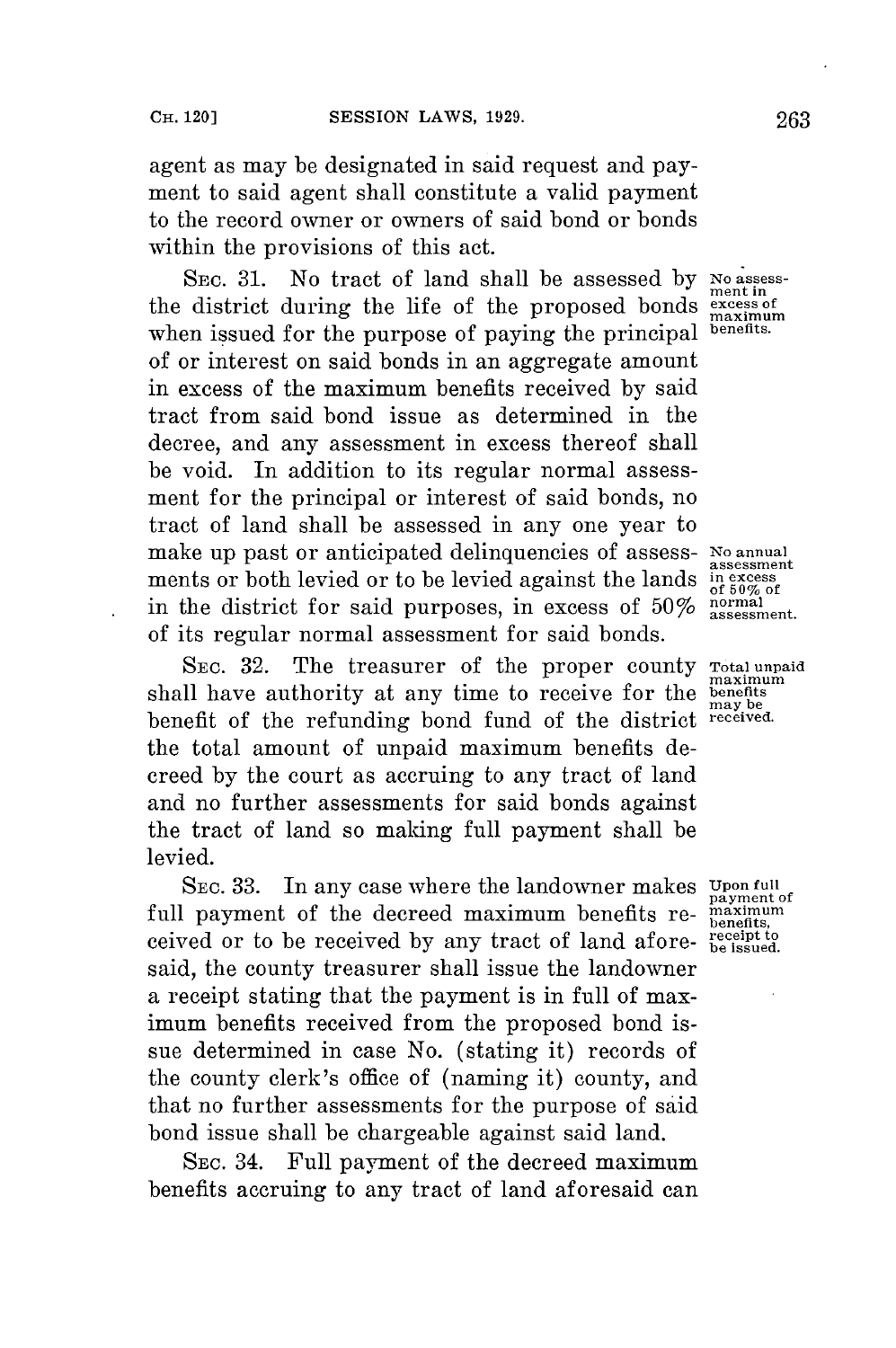Full pay-<br>ment by **be made by the payment of money only and no sale**<br>money only. of our tract of land an account of delinguant disof any tract of land on account of delinquent district assessments shall be construed as a satisfaction chargeable against the amount of maximum benefits decreed as accruing to said tract **by** reason of said refunding bonds.

**SEc. 35.** In any instance where an irrigation **Sale or** district having outstanding refunding bonds issued rent of this equal of this equal or next of the lands  $\frac{\text{lands}}{\text{acquired}}$  under the provision of this act, sells or rents a tract **frm sale** of land previously acquired **by** sale on account of **assessments.** delinquent district assessments, the proceeds of said sale or lease shall be distributed to the expense fund and the refunding bond fund of the district in proportion to the respective amounts of the district exactions made against said tract of land for the benefit of these two funds payable in the year in which the district assessment for which said tract was sold, became delinquent.

**SEc. 36.** When the money in the refunding bond Apportion-<br> **Apportion- fund reaches an excess of 10% of the amount neces**-<br> **excess of sary to meet the total aggregate minimum annual in-**<br> **pond fund atallment of the principal of said bands and interact** stallment of the principal of said bonds and interest next payable, it shall be the duty of said treasurer to apportion said excess to the several bondholders on a pro rata basis in proportion to the par value of their respective bonds and include the same with the payments of the next annual installment of the principal of said bonds.

**SEC. 37.** Except as herein otherwise specifically **Lien of** provided, refunding bonds authorized, issued and disposed of under the provisions of this act shall **privileges** entitle the holders and owners thereof to the same **of owners.** rights and privileges, shall constitute a lien on the same property and shall be paid in the same manner as the original bonds refunded **by** said bond issue and said refunding bonds shall be retired **by** the exaction of annual assessments levied against all the lands in the district until said bonds are fully paid,

**refunding rights and**